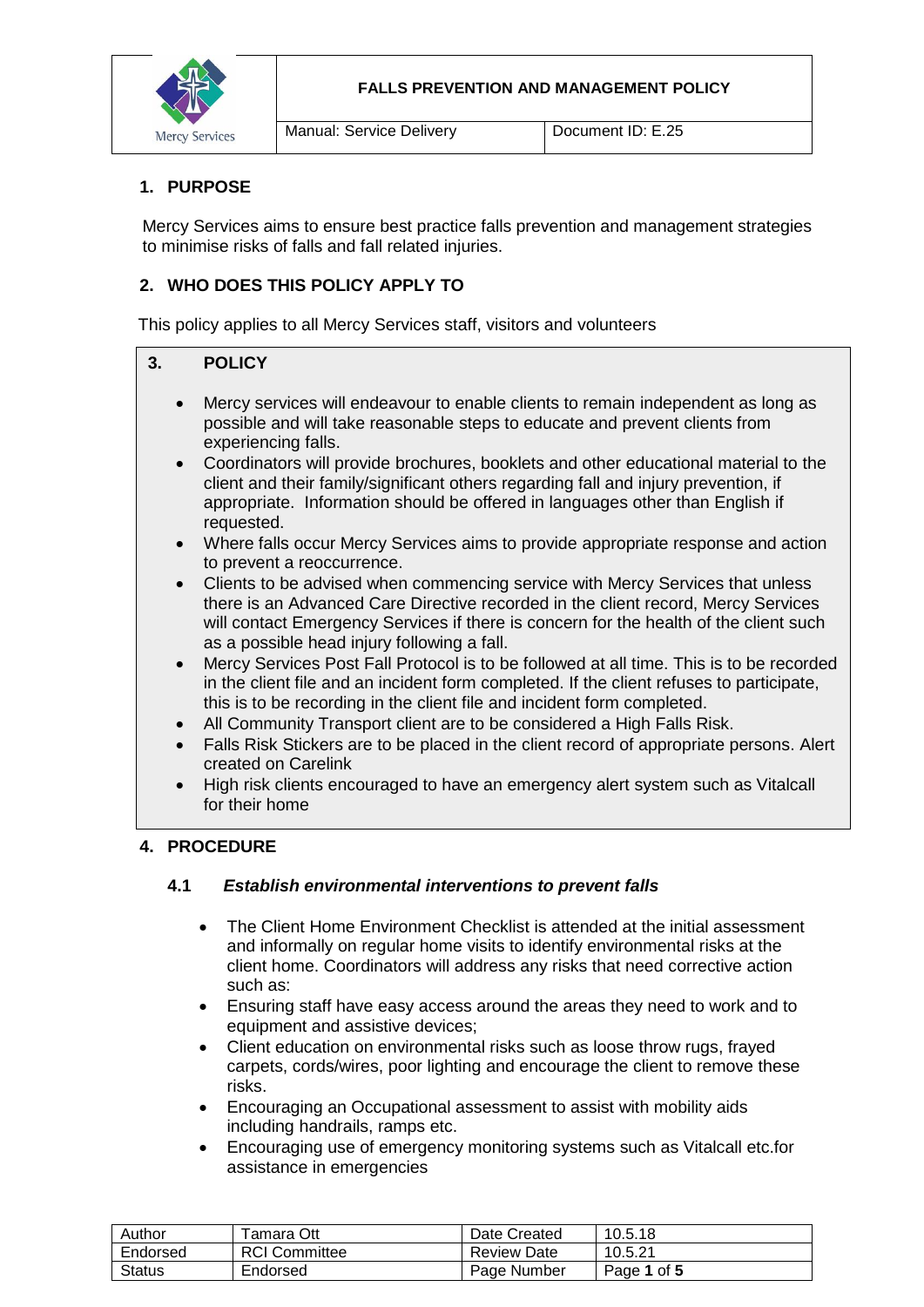#### **FALLS PREVENTION AND MANAGEMENT POLICY**



Manual: Service Delivery **Document ID: E.25** 

- Mercy Services venues are assessed using the Workplace Checklist by WHS representatives and corrective action taken on any identified falls hazards at Mercy Services campuses.
- Coordinators are responsible for ensuring that public venues are assessed using the Public Venue Checklist for suitability for the clients and proposed activity.

# *4.2 Identifying those at risk of falls*

Coordinators will use the Falls Assessment and Management Plan (MSAC02) to assess Home Support Program/National Disability Insurance Scheme (HSP/NDIS) and HCP clients for falls:

- a) on admission; and
- b) following a change of physical status and
- c) after a fall.

Where observed risks of a client falling are identified the Coordinator will formally discuss these with the client and/or their GP and other authorised person e.g. Enduring Guardian. The Coordinator will record the decision regarding further action on Falls Assessment and Management Plan (MSAC02).

Coordinators will document actions they have taken to identify and respond to falls risks in file notes. Coordinators will add to the Care Plan any falls prevention actions that have become part of the ongoing service. Any steps to prevent falls are added to the client's Care Plan and reviewed at least annually.

Falls Risk Stickers are to be placed in the client record of appropriate persons. Alert to be created on Carelink

Staff and volunteers are instructed to inform their Coordinator if they think clients have physical/mental conditions that could increase the likelihood of a fall.

### *4.3 Preventing falls by individuals*

Coordinators and staff will encourage clients to:

- Engage in appropriate health checks and education. For example, use of antihypertensive medications for clients with high blood pressure.
- Appropriate continence management
- Engage in functional activities and make referral to Day Centres, Falls Prevention Clinic etc. that can assist clients with physiotherapist prescribed exercise programs, progressive resistance training, and/or strength and balance programs;
- Use of mobility aids;
- Use of protective devices where these are prescribed by GP or Occupational Therapist/Physiotherapist; and/or
- Attend regular medication reviews with GP and take medications as prescribed including Vitamin D and/or calcium supplements.
- Wearing appropriate footwear
- Wearing glasses or other vision aids if required even around the house.

Coordinators will provide brochures, booklets and other educational material to the client and their family/significant others regarding fall and injury prevention, if

| Author   | ⊺amara Ott           | Date Created | 10.5.18     |
|----------|----------------------|--------------|-------------|
| Endorsed | <b>RCI Committee</b> | Review Date  | 10.5.21     |
| Status   | Endorsed             | Page Number  | Page 2 of 5 |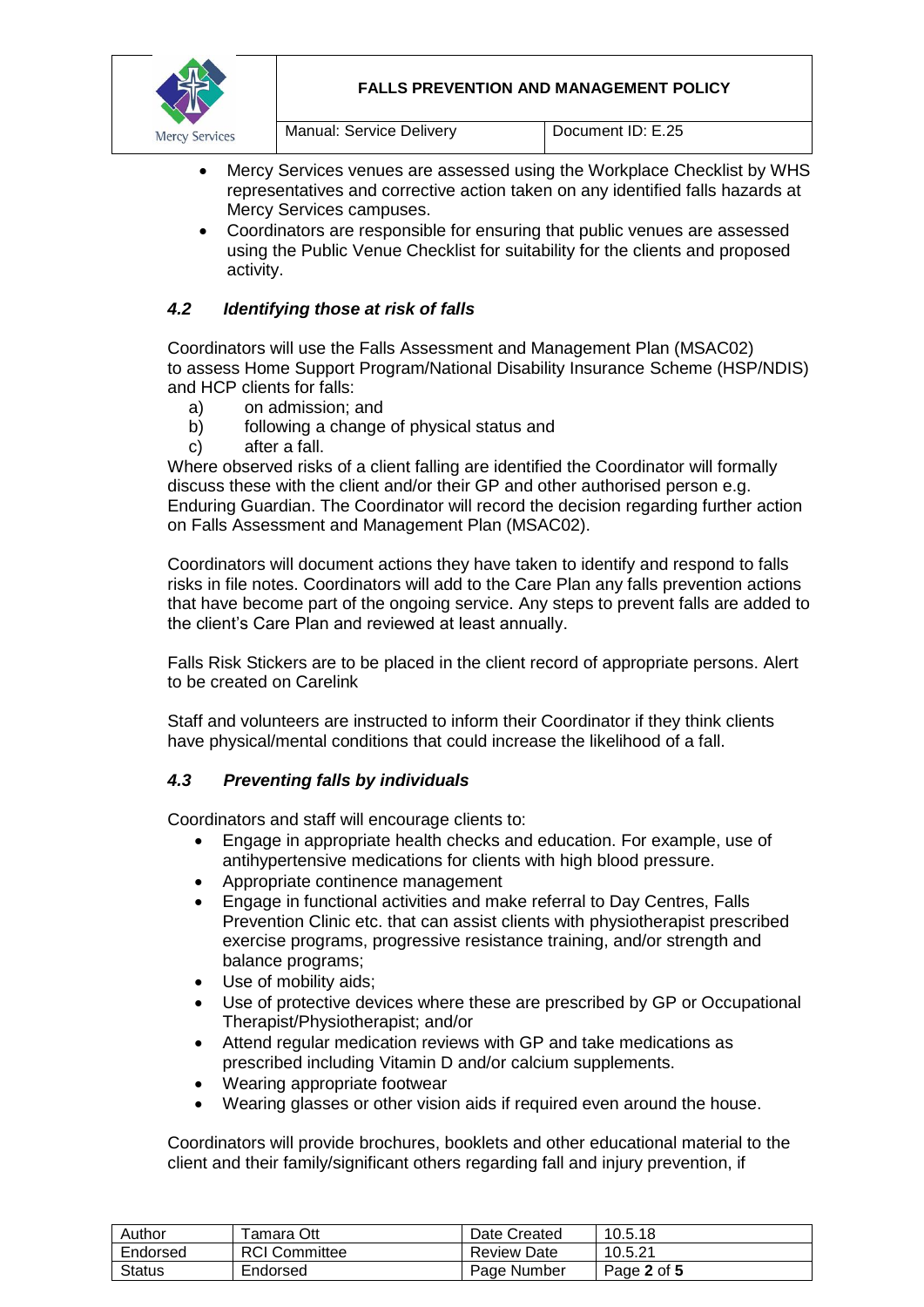

appropriate. Information should be offered in languages other than English if requested.

Mercy Services staff are vigilant as to risks such as: unlit spaces, clutter, pets, use of rugs, need for grab bars, wet floors, use of wax on floors and needed repairs to surfaces as well as changes in physical symptoms. Additionally, staff ensure clients attend medical appointments and use the clinical skills of registered staff nurses when needing support.

Mercy Services staff member will report to their Coordinator if they have observed behaviours that could indicate the client has had or might have a fall. The Coordinator will then review the client's likelihood of a fall and/or ask about the frequency, context and characteristics of their fall/s. Where the nature of the Mercy Services care service has limited personal care or client support duties the Coordinator will discuss with client/client's GP/client's family their concerns regarding the clients falls risk

### *4.4 Response to falls*

- Mercy Services staff will follow the Post Falls Protocol at all times following notification of a fall.
- The falls and actions taken will be recorded in the client's record and an incident form completed.
- If the client refuses to participate in Post Fall Protocol, this is to be document clearly in the client record.
- Once the client is healed, Mercy Services staff will encourage her/him to stay active, build their muscle strength and regain her/his confidence. Throughout this process Mercy Services staff will reinforce directions given to the client by their treating doctor.

### *4.6 Risk factors indicating potentially significant mild head injury*

- GCS <15 at 2 hours post injury ∂
- Deterioration in GCS
- Focal neurological deficit
- Clinical suspicion of skull fracture ∂
- Vomiting (especially if recurrent) ∂
- Known coagulopathy / bleeding disorder
- Aged >65 years
- Post traumatic seizure
- Prolonged loss of consciousness (>5min)
- Persistent abnormal alertness / behaviour / cognition \*\*
- Persistent severe headache \*\*
- Large scalp haematoma or laceration \*\*
- Known neurosurgery / neurological deficit \*\*

\*\*Clinical judgement required by Registered Nurse

#### *4.7. Education*

Mercy Services will provide training to relevant staff on falls prevention and response. These sessions will be evaluated and any necessary changes made as a result of findings.

| Author   | Гаmаrа Ott           | Date Created       | 10.5.18     |
|----------|----------------------|--------------------|-------------|
| Endorsed | <b>RCI</b> Committee | <b>Review Date</b> | 10.5.21     |
| Status   | Endorsed             | Page Number        | Page 3 of 5 |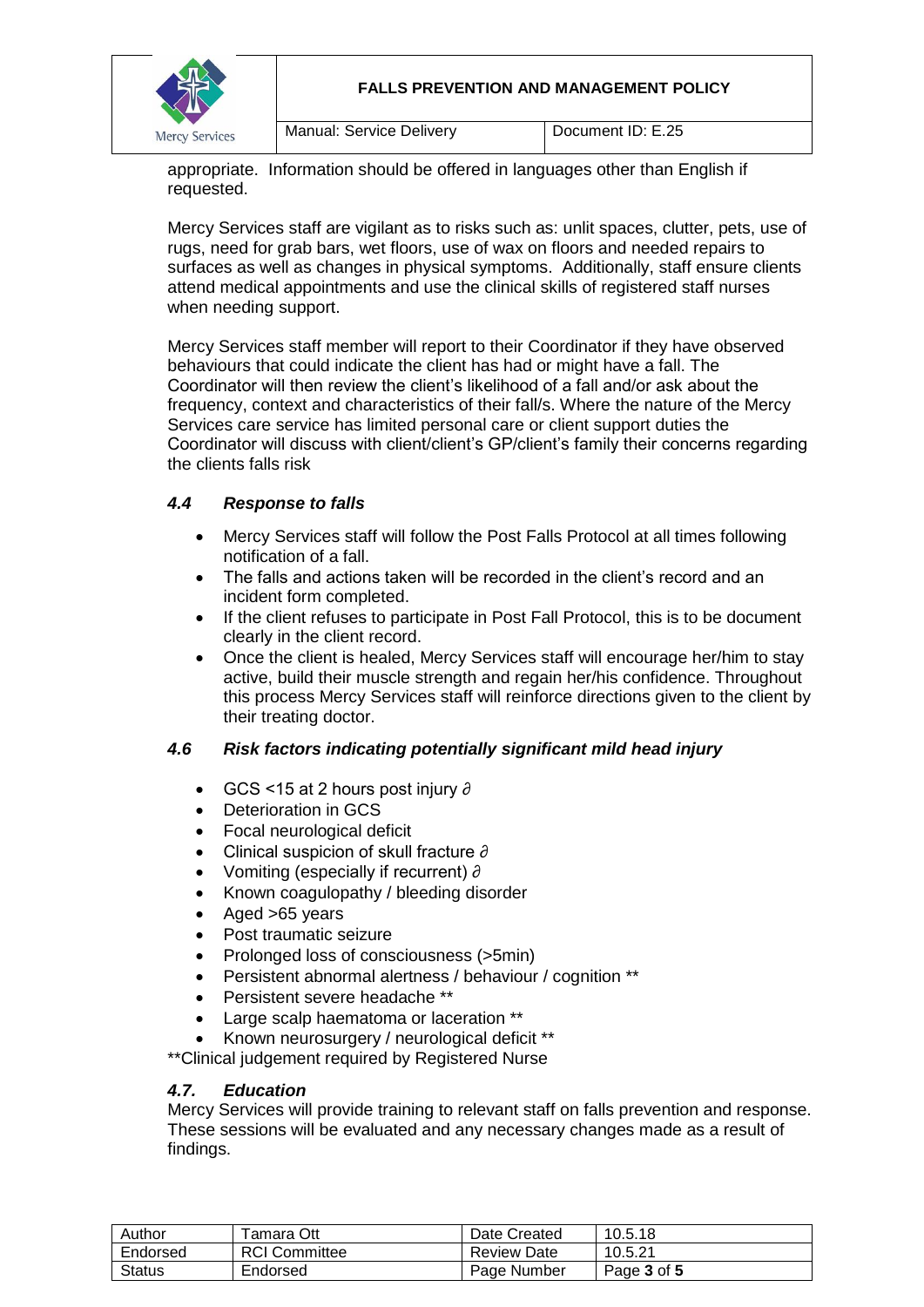

**FALLS PREVENTION AND MANAGEMENT POLICY**

Manual: Service Delivery **Document ID: E.25** 

Coordinators will provide brochures, booklets and other educational material to the client and their family/significant others regarding fall and injury prevention, if appropriate. Information should be offered in languages other than English if requested.

## *4.7 Reporting falls and tracking trends in falls*

All falls are to be recorded on a Mercy Services Incident Report Form, analysed and discussed at the Risk and Continuous Improvement Committee. This results are minuted and available for staff to read. Education can be provided if required at targeted areas.

# **5. KEY PERFORMANCE INDICATORS**

All care staff attending SWP - Accompany client on a walk & Assisting client to move from or into a chair

All High Falls risks clients have alerts in Care Link and a falls risk sticker in their hardcopy file.

Yearly participation in Clinical Excellence Commissions April Falls Month

### **6. EXPECTED OUTCOME**

Mercy services aims to increase client awareness of falls prevention and provide appropriate care in the event of a fall whilst respecting the client rights.

### **7. DEFINITIONS**

A fall is an event which results in a person coming to rest inadvertently on the ground or floor or other lower level. - Preventing Falls and Harm from Falls in Older People Best Practice Guidelines for Australian Hospitals 2009

### **8. REFERENCES**

NSW Health Policy Directive – Falls, Prevention of Falls and Harm from Falls among Older People: 2011-2015 (PD 2011\_029)

NSW Health Policy Directive – Initial Management of Adult Closed Head Injury (PD2012-013)

Clinical Excellence Commission – Post Falls Assessment and Management Guide for all adult patients, June 2013

[CEC-Post-Fall-for-Community-Care-260515.pdf](file://///mercy-dc01/Mercy$/Quality%20Health%20&%20Safety/falls/CEC-Post-Fall-for-Community-Care-260515.pdf)

### **9. OTHER RELATED POLICIES OR PROCEDURES**

E.20 Responding to deterioration in client health

#### **10. VERSION CONTROL AND CHANGE HISTORY**

|       | Version   Date Reviewed   Amendments |                                                              |
|-------|--------------------------------------|--------------------------------------------------------------|
| l 1.0 | 4.5.18                               | E.18 Falls Prevention Policy archived . New policy developed |

| Author        | <sup>⊓</sup> amara Ott | Date Created       | 10.5.18     |
|---------------|------------------------|--------------------|-------------|
| Endorsed      | <b>RCI</b> Committee   | <b>Review Date</b> | 10.5.21     |
| <b>Status</b> | Endorsed               | Page Number        | Page 4 of 5 |